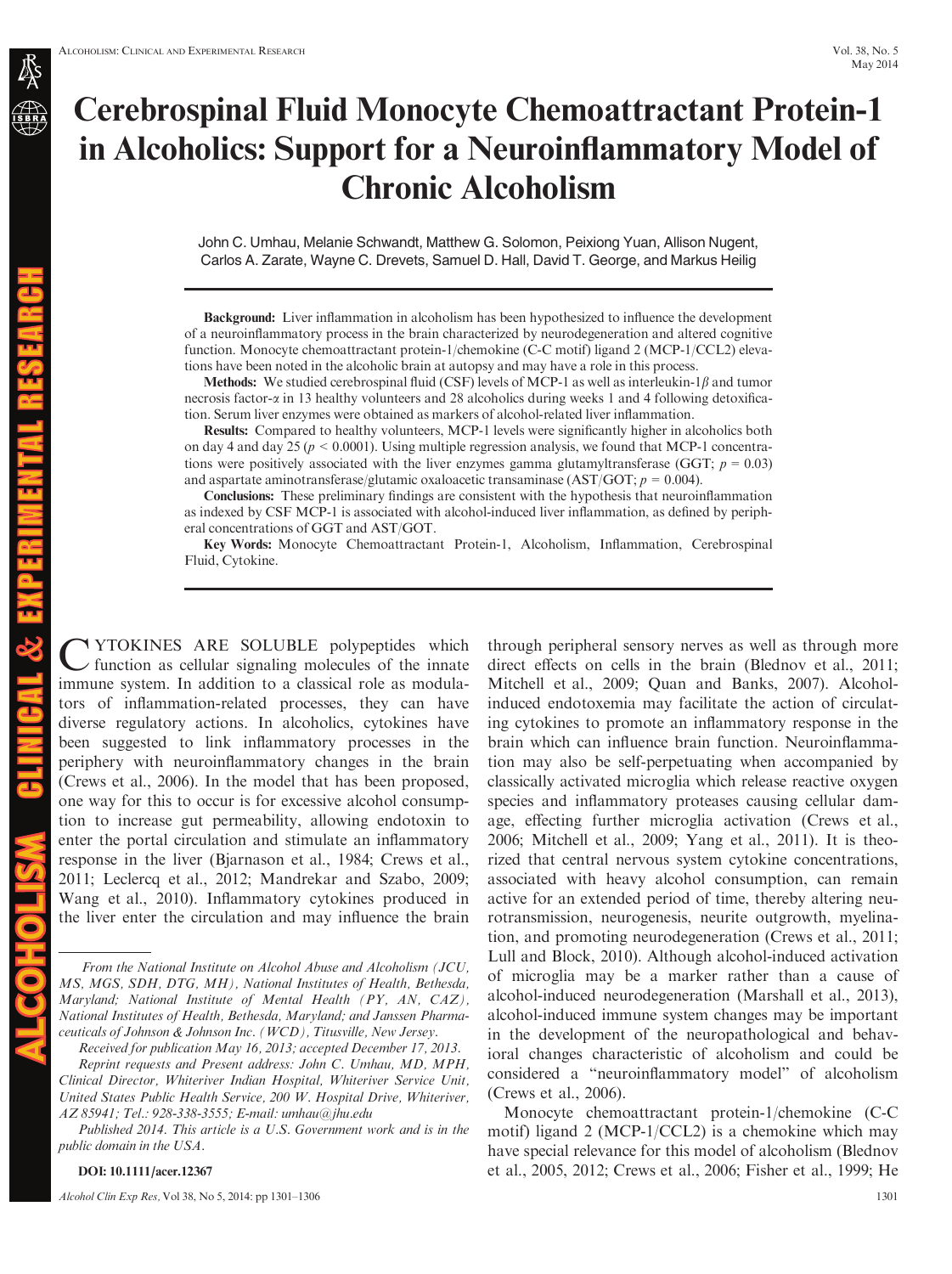and Crews, 2008). The administration of alcohol promotes increased MCP-1 in the rodent brain (Ehrlich et al., 2012; Qin et al., 2008) and genetic studies in animals indicate that increased MCP-1 signaling is accompanied by increased alcohol consumption (Blednov et al., 2012). In human alcoholics, MCP-1 expression is increased in multiple areas of the brain at autopsy (He and Crews, 2008).

Although MCP-1 was first recognized as a potent monocyte chemotactic factor (Conductier et al., 2010), it has multiple functions and is produced by many cell types in the periphery as well as the brain. In the brain, MCP-1 has diverse effects (Bridgette et al., 2010; Conductier et al., 2010). MCP-1 can influence neurogenesis and promote the migration of neural stem cells (Mathieu et al., 2010). Inflammatory and neurotoxic effects of MCP-1 are mediated through the activation of microglia and secretion of interleukin-1 $\beta$  (IL-1 $\beta$ ) and tumor necrosis factor- $\alpha$  (TNF- $\alpha$ ) (Mitchell et al., 2009; Yang et al., 2011) and may contribute to the neuroinflammatory and neurodegenerative changes noted in disorders including major depression (Piletz et al., 2009), Alzheimer disease (Hickman and El Khoury, 2010), multiple sclerosis (Van Der Voorn et al., 1999), ischemic brain damage (Minami and Satoh, 2003), and infections such as HIV (Galimberti et al., 2006). For these reasons, MCP-1 is often considered to be a pro-inflammatory chemokine. MCP-1 also functions as a neuromodulator; it can enhance the excitability of neurons and influence synaptic transmission through presynaptic mechanisms (Zhou et al., 2011). MCP-1 is colocalized in neurons with classical neurotransmitters where it can be released in a calcium-dependent manner through neuronal depolarization (Conductier et al., 2010; Zhou et al., 2011). Actions on the glutamatergic system may prove to be particularly important considering the importance of this system in the pathogenesis of alcoholism (Tsai et al., 1995).

To explore the role of MCP-1 in alcoholism, we measured cerebrospinal fluid (CSF) concentrations of MCP-1 in a sample of alcoholics who were enrolled in a larger study examining the effect of acamprosate on alcohol withdrawal. We reasoned that if the neuroinflammatory model of alcoholism is valid, MCP-1 concentrations would be directly correlated with measures of liver damage and inflammation and with measures of alcoholism severity (Chang et al., 2004). Finally, as the effects of MCP-1 can be mediated through the activation of microglia and secretion of IL-1 $\beta$  and TNF- $\alpha$  (Mitchell et al., 2009; Yang et al., 2011), we also measured CSF concentrations of IL-1 $\beta$  and TNF- $\alpha$ .

#### MATERIALS AND METHODS

### Subjects and Clinical Assessments

The study was conducted using CSF obtained from subjects included in a previously published study that evaluated the effect of acamprosate on measures of glutamate metabolism (Umhau et al., 2010). Descriptive subject characteristics are listed in Table 1. Briefly, otherwise healthy alcohol-dependent subjects were withdrawn from alcohol during a 28-day inpatient protocol at the National Institute of Alcohol Abuse and Alcoholism inpatient unit **Table 1.** Subject Sample Baseline Measures (mean  $\pm$  SEM)

| Variable                                                                                                          | Alcoholics                                                                 | Controls              |
|-------------------------------------------------------------------------------------------------------------------|----------------------------------------------------------------------------|-----------------------|
| <b>Total N</b>                                                                                                    | 28                                                                         | 13                    |
| Gender                                                                                                            | 9 females.<br>19 males                                                     | 7 females.<br>6 males |
| Race                                                                                                              | 9 Black.<br>19 White                                                       | 4 Black.<br>9 White   |
| Age (years)                                                                                                       | $34.8 \pm 1.3$                                                             | $35.5 \pm 3.4$        |
| Body mass index                                                                                                   | $24.8 \pm 0.7$                                                             | $26.5 \pm 1.6$        |
| Acamprosate treatment                                                                                             | 11 acamprosate,<br>17 placebo                                              |                       |
| Smoking status                                                                                                    | 25 smokers, 3<br>nonsmokers                                                | 13 nonsmokers         |
| Alcohol Dependence Scale (ADS)<br>Cumulative diazepam dose (mg)                                                   | $26.4 \pm 1.3$<br>$30 \pm 7.8$                                             | N/A                   |
| Time-Line Follow-Back (TLFB; 90 days)                                                                             |                                                                            |                       |
| Heavy drinking days                                                                                               | $70.1 + 4.2$                                                               |                       |
| Peak Clinical Institute Withdrawal                                                                                | $13.5 \pm 1.0$                                                             |                       |
| Assessment of Alcohol Scale<br>(CIWA-Ar)                                                                          |                                                                            |                       |
| Serum chemistry values                                                                                            |                                                                            |                       |
| Gamma glutamyltransferase<br>$(GGT)^{a,b}$                                                                        | $121.0 + 26.2$                                                             |                       |
| Alanine aminotransferase/<br>glutamate pyruvate transaminase<br>(ALT/GPT)                                         | $72.6 + 11.5$                                                              | $22.0 + 2.5$          |
| Aspartate aminotransferase/<br>glutamic oxaloacetic transaminase<br>(AST/GOT)                                     | $89.5 + 16.0$                                                              | $23.3 + 1.9$          |
| Other laboratory values                                                                                           |                                                                            |                       |
| Mean corpuscular volume<br>(MCV)                                                                                  | $94.7 + 1.3$                                                               | $87.0 + 2.0$          |
| <b>Platelets</b><br>Homocysteinea,c<br>Immunoglobulin IgGa,d<br>Red blood cell folate <sup>a,e</sup><br>CSF MCP-1 | $244.0 \pm 16.1$<br>$10.9 \pm 1.0$<br>$1,016.0 \pm 45.5$<br>$715.0 + 34.8$ | $279.5 \pm 23.7$      |
| Day 4<br>Day 25                                                                                                   | $468.0 + 23.8$<br>$419.0 + 16.2$                                           | $287.5 + 8.3^{t}$     |

CSF, cerebrospinal fluid; MCP-1, monocyte chemoattractant protein-1. <sup>a</sup>Laboratory values not available for controls.

b Normal laboratory range = 7 to 38  $\mu$ /l.

 $\degree$ Normal laboratory range = 0 to 13  $\mu$ mol/l.

 $d$ Normal laboratory range = 642 to 1,730 mg/dl.

 $e$ Normal laboratory range = 496 to 1,477 ng/ml.

Only 1 measurement was taken from controls, and CSF was not taken systematically on day 4 or day 25 as it was for alcoholics.

in the National Institutes of Health (NIH) Clinical Center. These subjects were typically screened over the phone several days before admission. The day after admission, blood was obtained for measurement of liver function tests including gamma glutamyltransferase (GGT), alanine aminotransferase/glutamate pyruvate transaminase (ALT/GPT), and aspartate aminotransferase/glutamic oxaloacetic transaminase (AST/GOT). Withdrawal intensity was evaluated with the Clinical Institute Withdrawal Assessment of Alcohol Scale (CIWA-Ar) rating every 4 hours while awake for the first 5 days after admission (Sullivan et al., 1989). Diazepam was given as clinically necessary for withdrawal. The severity of alcohol dependence was assessed using the Alcohol Dependence Scale (ADS; Skinner and Horn, 1984), and alcohol consumption during the preceding 3 months was quantified using the Time-Line Follow-Back (TLFB; Sobell and Sobell, 1992). After achieving a blood alcohol level of 0 g/dl, subjects were randomized to receive 666 mg acamprosate every 8 hours or matching placebo.

The healthy control participants were recruited through the National Institute of Mental Health Section on Neuroimaging in Mood and Anxiety Disorders using newspaper and radio advertise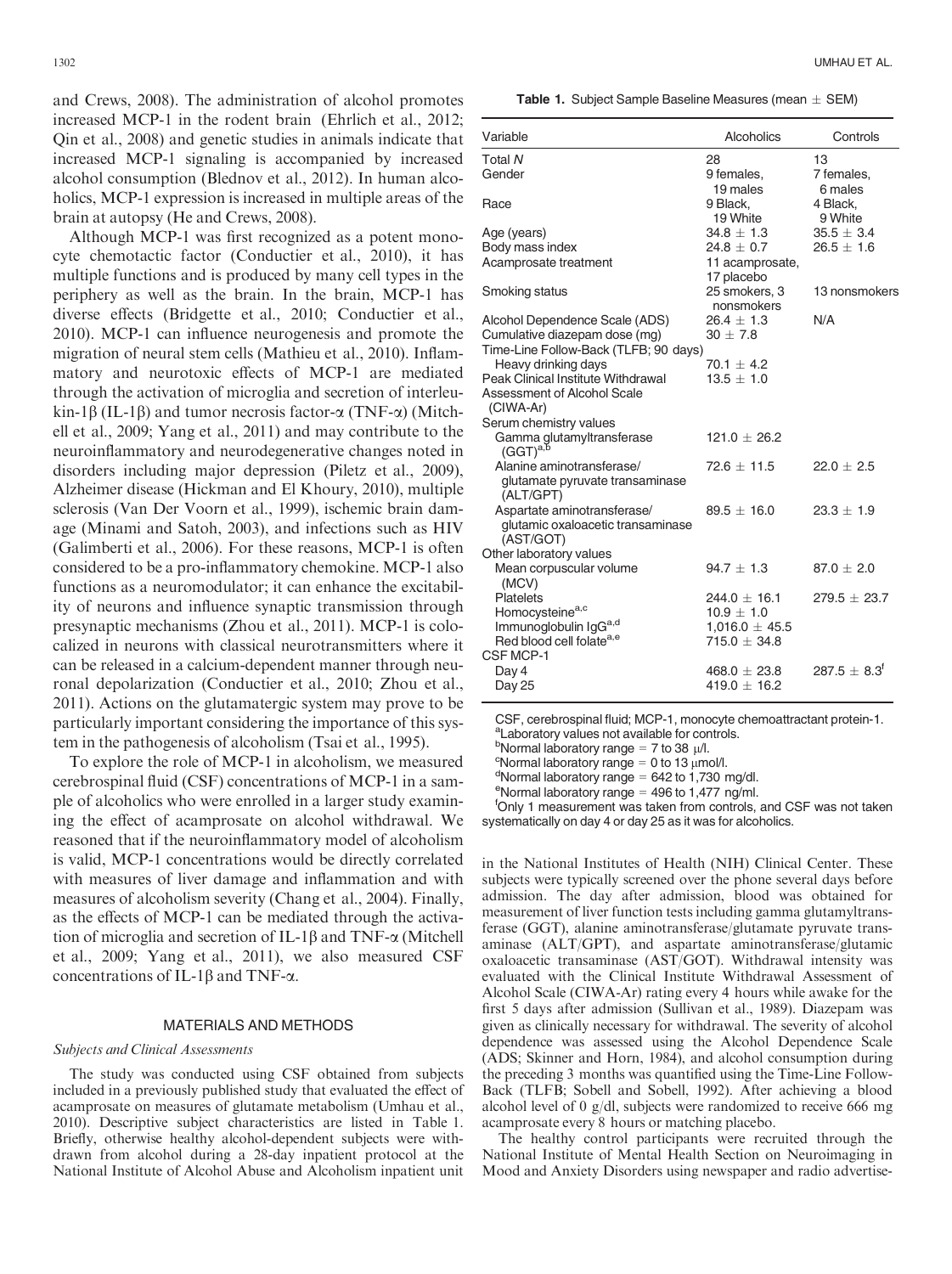ments in the Washington, DC greater metropolitan area. Volunteers between 18 and 55 years of age were evaluated using the Structured Clinical Interview for DSM-IV-TR (First and Pincus, 2002) and an unstructured interview with a psychiatrist. Screening also included physical examination, urine drug testing, and laboratory assays that included blood count, hepatic function, viral titers, and pregnancy status. Volunteers were excluded if they met DSM-IV-TR criteria for substance abuse within 1 year or substance dependence within the lifetime, had major medical or neurological disorders (including laboratory evidence of hepatic dysfunction), pregnancy, anemia, positive drug or viral (HIV, hepatitis) screen, exposure to psychotropic medications within the previous 3 weeks, or peripheral stigmata of alcoholism on physical examination. Informed consent was obtained in accordance with the Declaration of Helsinki and the NIH Institutional Review Board.

#### CSF Sampling and Cytokine Analysis

CSF samples were obtained by lumbar puncture the morning after an overnight bed rest. Alcoholics were sampled on day 4 and day 25 of abstinence from alcohol (Umhau et al., 2003). After collecting 3 to 5 ml of CSF for clinical analysis, CSF for analysis of MCP-1, IL-1 $\beta$ , and TNF- $\alpha$  was placed on ice and subsequently frozen at  $-80^{\circ}\text{C}$  until assayed. MCP-1, IL-1 $\beta$ , and TNF-a levels were analyzed using Meso Scale Discovery (MSD, Gaithersburg, MD) electrochemiluminescence Ultra Sensitive Human Cytokine Assay. The MSD method was followed except for using 1% bovine serum albumin in phosphate-buffered saline to prepare the standards and block the plates to mimic the protein concentration of CSF. The plate was analyzed using the MSD SI2400 plate reader. MCP-1, IL-1 $\beta$ , and TNF- $\alpha$  concentrations are reported in pg/ml.

#### Statistical Analysis

The effects of acamprosate treatment and day of measurement on CSF MCP-1 as well as IL-1 $\beta$  and TNF- $\alpha$  levels were analyzed using 2-way analysis of variance with treatment (acamprosate vs. placebo) as the between subjects factor and day (day 4 vs. day 25) as the within subjects factor. CSF MCP-1, IL-1 $\beta$ , and TNF- $\alpha$  levels in alcoholics on each day were also compared to levels in healthy controls (measured only once) using 1 way ANOVA.

The relationships between subject characteristics (e.g., age, sex, race, smoking status, body mass index, ADS, peak CIWA-Ar Score, cumulative diazepam dose, number of heavy drinking days, serum chemistry values, and indicators of nutritional status such as IgG, red blood cell folate, homocysteine, mean corpuscular volume (MCV), and the platelet count) and CSF MCP-1 levels in alcoholics were analyzed using multiple regression analyses, where the final

model was determined using the best subsets selection procedure and Mallows' Cp as the selection criteria. Separate multiple regressions were run for values measured on day 4 and on day 25. We did not perform multiple regression analyses for IL-1 $\beta$  or TNF- $\alpha$ because there were no significant differences between alcoholics and controls on day 4.

### RESULTS

There was a trend for CSF MCP-1 levels to decrease from day 4 (mean = 455.9,  $SE = 22.0$ ) to day 25 (mean = 425.7,  $SE = 16.7$ ,  $F(1, 21) = 3.51$ ,  $p = 0.07$  (see Fig. 1). There was no effect of acamprosate treatment on CSF MCP-1 levels, neither overall,  $F(1, 21) = 2.25$ ,  $p = 0.15$ , nor across the 2 time points,  $F(1, 21) = 0.20$ ,  $p = 0.66$ . Consequently, we combined the 2 treatment groups for subsequent analyses.

Compared to healthy volunteers, MCP-1 levels were significantly higher in alcoholics on day 4,  $F(1, 35) = 12.32$ ,  $p = 0.001$  and also on day 25,  $F(1, 30) = 31.45$ ,  $p < 0.0001$ (see Fig. 1).

On day 4, there were no significant differences between alcoholics and controls for IL-1 $\beta$ ,  $F(1, 33) = 1.59$ ,  $p = 0.22$ , or TNF- $\alpha$ ,  $F(1, 33) = 0.004$ ,  $p = 0.95$ . On day 25, there was no significant difference between alcoholics and controls for IL-1 $\beta$ ,  $F(1, 28) = 0.00002$ ,  $p = 1.0$ ; however, concentrations for TNF- $\alpha$  were lower in alcoholics compared to controls,  $F(1, 28) = 10.49$ ,  $p = 0.003$ .

The multiple regression analysis for CSF MCP-1 measured on day 4 resulted in a model that included sex, cumulative benzodiazepine dose, GGT, and AST/GOT ( $R^2 = 0.60$ ; see Table 2 for parameter estimates). Both GGT (partial  $R = 0.48$ ) and AST/GOT (partial  $R = 0.59$ ) were positively associated with CSF MCP-1, as was benzodiazepine dose (partial  $R = 0.53$ ). Males had higher MCP-1 values than females (partial  $R = 0.32$ ).

The multiple regression analysis for CSF MCP-1 measured on day 25 resulted in a model that included only age and ALT/GPT ( $R^2 = 0.32$ ; see Table 3 for parameter estimates). Age (partial  $R = 0.45$ ) was positively associated with CSF MCP-1 measured on day 25. Although ALT/GPT was included in the final model, it was not significantly associated with MCP-1 measured on day 25.



Fig. 1. Cerebrospinal fluid MCP-1 levels measured in alcoholics (ALC) on day 4 and on day 25 compared to healthy controls (HC),  $F(1, 35) = 12.32$ ,  $p = 0.001$ , and  $F(1, 30) = 31.45$ ,  $p < 0.0001$ , respectively. MCP-1, monocyte chemoattractant protein-1.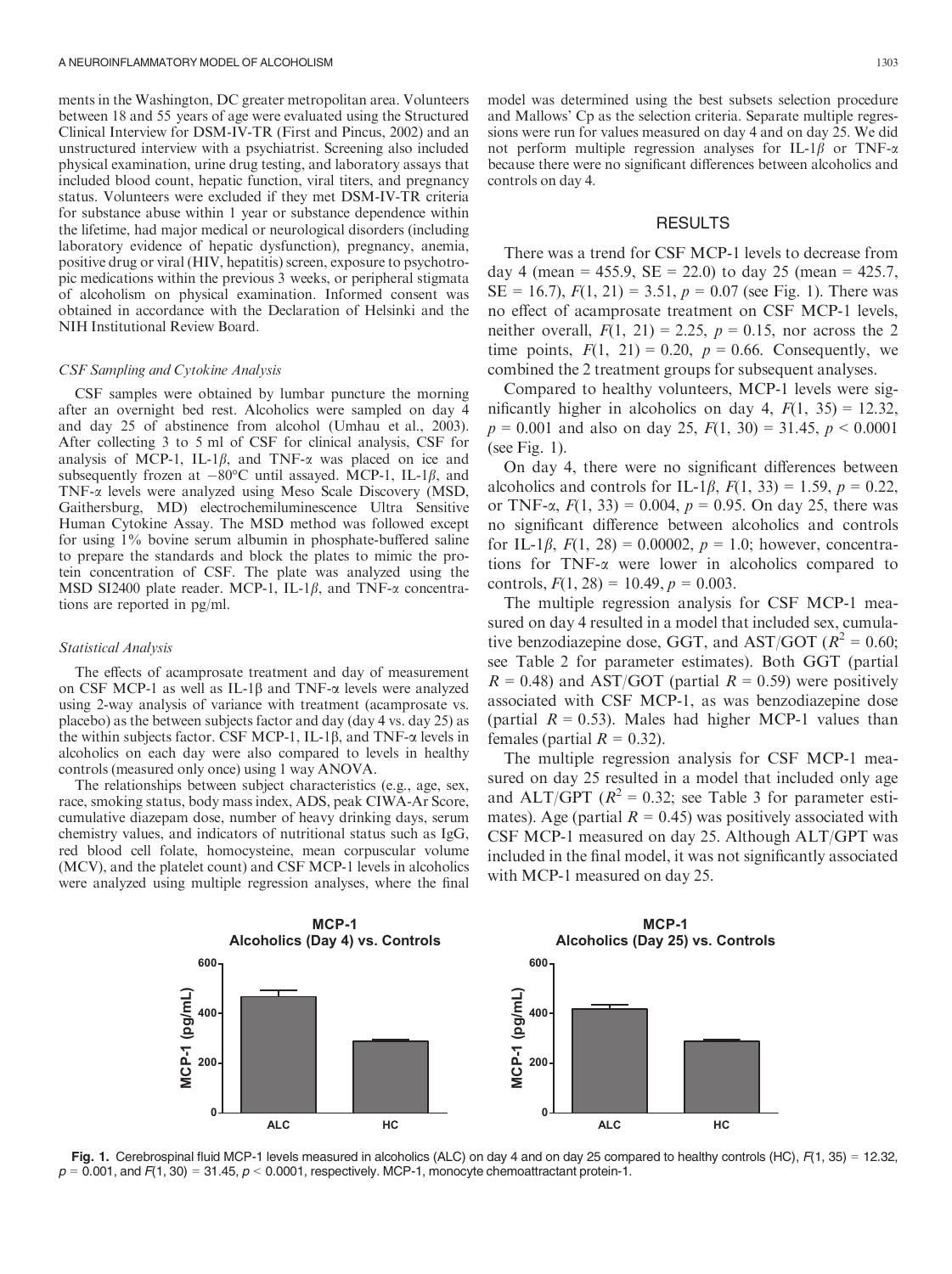Table 2. Multiple Regression Results for CSF MCP-1 Measured on Day 4

| Variable                  | Parameter | Std. Err |      | D     |
|---------------------------|-----------|----------|------|-------|
| Intercept                 | 202.4019  | 58.58    | 3.45 | 0.002 |
| Sex (male $= 1$ )         | 123.68    | 43.69    | 2.83 | 0.01  |
| Benzodiazepine dose       | 1.34      | 0.66     | 2.04 | 0.05  |
| Gamma glutamyltransferase | 0.33      | 0.13     | 2.47 | 0.03  |
| AST/GOT                   | 0.78      | 0.24     | 3.26 | 0.004 |

AST/GOT, aspartate aminotransferase/glutamic oxaloacetic transaminase; CSF, cerebrospinal fluid; MCP-1, monocyte chemoattractant protein-1.

Table 3. Multiple Regression Results for CSF MCP-1 Measured on Day 25

| Variable  | Parameter | Std. Err |      | D    |
|-----------|-----------|----------|------|------|
| Intercept | 202.86    | 85.29    | 2.38 | 0.03 |
| Age       | 5.27      | 2.39     | 2.20 | 0.04 |
| ALT/GPT   | 0.47      | 0.25     | 1.84 | 0.08 |

ALT/GPT, alanine aminotransferase/glutamate pyruvate transaminase; CSF, cerebrospinal fluid; MCP-1, monocyte chemoattractant protein-1.

#### **DISCUSSION**

This is the first human study to demonstrate that CSF levels of MCP-1 are increased in alcoholics and are associated with liver inflammation as measured by peripheral concentrations of GGT and AST/GOT. Previously, we found that magnetic resonance imaging measures of brain shrinkage in alcoholism were correlated with liver inflammation as quantified by serum GGT (Chen et al., 2012). The present study expands on this finding by demonstrating that the severity of liver inflammation is correlated with neuroinflammation as indexed by the concentration of MCP-1 in CSF. Although MCP-1 is a normal constituent of CSF, MCP-1 is increased with neuroinflammation and neurodegeneration (Conductier et al., 2010; Franciotta et al., 2001). MCP-1 can be derived from neurons, astrocytes, endothelial cells, and microglia as well as from the choroid plexus (Mitchell et al., 2009; Yang et al., 2011). Cytokine production by the choroid plexus is stimulated by circulating inflammatory mediators, including lipopolysaccharide or cytokines derived from an inflamed liver (Crews et al., 2006; Singh et al., 2007). Inflammatory cytokines can also promote inflammatory changes in the brain by way of the circumventricular organs, through the secretion of immune mediators by cells of the blood–brain barrier, by active transport across the blood brain barrier and through the influence of vagal afferents (Blednov et al., 2011; Mitchell et al., 2009; Quan and Banks, 2007). Circulating cytokines may also pass into the brain, allowing detection in the CSF (Banks, 2005; Fisher et al., 1999; Singh et al., 2007; Yadav et al., 2010). Irrespective of the manner in which peripheral inflammatory signals access the brain, their effect could be to promote the development of central cytokine changes and neuroinflammation.

Our results suggest the possibility that a progressive normalization of neuroinflammation occurs with abstinence, as there was a trend for MCP-1 levels to decrease over 3 weeks of early abstinence. Any normalization during this time is incomplete, however, as demonstrated by the observation that MCP-1 levels in alcoholics remain higher than those in healthy control subjects. Our data do not allow us to determine whether this normalization trend is real; re-measurement of CSF MCP-1 following a longer, more significant period of abstinence may be necessary to determine whether CSF MCP-1 levels decrease or remain elevated.

In contrast with the results at day 4, we found that the association of CSF MCP-1 with hepatic function was minimal at day 25, a finding which suggests that with progressive abstinence, changes in the inflammatory state occur at different rates in the liver and the brain. It is important to emphasize that these relationships cannot determine cause and effect. It is possible that neuroinflammation can, at least to some extent, influence the liver, and it is also possible that alcohol consumption is influencing both liver inflammation and central nervous system cytokines in parallel. GGT might be simply an index of previous alcohol consumption; alcohol may be directly influencing the synthesis of MCP-1. Future studies that accurately characterize alcohol consumption patterns may be needed to clarify what may be a very complex interaction between alcohol consumption and inflammation.

With our inpatient sample of recovering alcoholics, we were able to control for a number of factors potentially influencing MCP-1, including smoking status, race, gender, age, and body mass index as well as indicators of nutritional status, for example, IgG, red blood cell folate, homocysteine, MCV, and the platelet count (Conductier et al., 2010; Hammons et al., 2009; Li et al., 2007). In addition, subjects did not have viral hepatitis or HIV. It should be noted that levels of AST/GOT, ALT/GPT, and GGT can be influenced by a number of factors, but in our population, the predominant influence is likely to be alcoholic liver disease (Pratt and Kaplan, 2000). The fact that there was no significant difference on day 4 between alcoholics and controls for concentrations of IL-1 $\beta$  or TNF- $\alpha$  is contrary to the findings of Mitchell and colleagues (2009) and Yang and colleagues (2011) and suggests additional studies are indicated to understand how alcohol may influence the relationship between MCP-1 and other CSF cytokines. Although the primary objective of our study design was to examine the effect of acamprosate on the glutamatergic system in alcohol withdrawal, the design of the study lends itself to an initial investigation of the neuroinflammatory model of alcoholism. A confound from acamprosate is made unlikely by 2 observations. First, drug treatment did not have a significant effect in the analysis of MCP-1 levels. Second, when our analysis was restricted to those alcoholic subjects who had not received acamprosate, the findings were very similar. Our observation that acamprosate did not regulate central MCP-1 levels in early alcohol abstinence is of some interest in its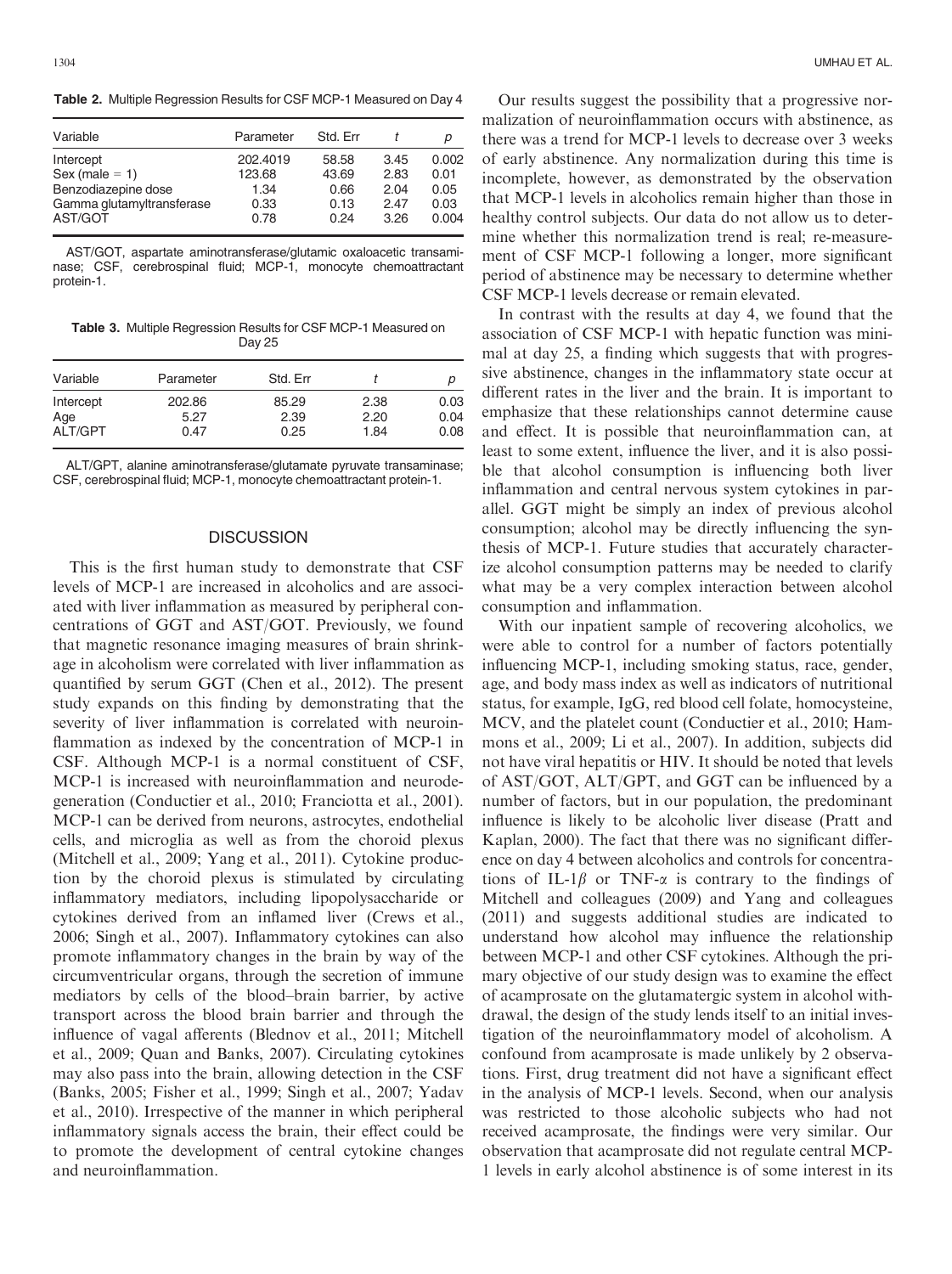own right, because acamprosate is structurally closely related to the amino acid taurine, reported to reduce the levels of MCP-1 (Elvevoll et al., 2008; Liu and Quinn, 2002). Our data make a similar effect of acamprosate unlikely.

Previous research in animals indicates that MCP-1 activity can influence alcohol consumption (Blednov et al., 2005). Of interest, our measurements of CSF MCP-1 did not correlate with the severity of alcohol dependence as measured by the ADS or alcohol consumption as recorded by the TLFB. However, CSF MCP-1 did correlate with the cumulative diazepam dose. Because diazepam was administered based on the clinical features of alcohol withdrawal, this may indicate that CSF MCP-1 is greater in those with more severe alcoholism. Our finding of increased MCP-1 concentrations in CSF is also consistent with autopsy results showing that in alcoholics MCP-1 expression is increased in multiple areas of the brain (He and Crews, 2008). The relative greater level of MCP-1 in males has been noted previously (Jilma-Stohlawetz et al., 2001).

Future research is indicated to explore the relationship between the expression of cytokines and the drive to consume alcohol. It is possible that other cytokines which we did not measure could exert an effect on alcohol consumption. Also, other factors, such as genetics, dietary status, gut permeability, and the intestinal biome could have a role on liver inflammation and the development of neuroinflammation and neurodegeneration (Kirpich et al., 2008; Leclercq et al., 2012).

In conclusion, we found that CSF concentrations of MCP-1 are elevated in treatment seeking alcoholics in early abstinence and are associated with peripheral concentrations of GGT and AST/GOT. The correlation of CSF MCP-1 levels with potential markers of liver inflammation is an expected, yet, up to this point, untested proposition of the neuroinflammatory model of alcoholism. Although these findings should be considered preliminary, as our sample size is small, they add to the growing body of data supporting a role for cytokine-induced neuroinflammation in the pathophysiology of alcoholism. These findings also demonstrate the potential for using spinal fluid cytokine concentrations to provide a window into neuroinflammatory processes which may alter neurotransmitter function and promote the neuropathology of alcoholism (Tsai et al., 1995).

## ACKNOWLEDGMENTS

The Laboratory of Clinical and Translational Studies, National Institute on Alcohol Abuse and Alcoholism, and the National Institute of Mental Health, both of the National Institutes of Health, supported this study. Monte Phillips provided invaluable technical assistance.

# FINANCIAL DISCLOSURES

Dr. Zarate is listed as a co-inventor on a patent for the use of ketamine in major depression and has assigned his

patent rights on ketamine to the U.S. government. Dr. Drevets is currently an employee of Johnson & Johnson Pharmaceuticals. Dr. Drevets has consulted for Pfizer Pharmaceuticals, Johnson and Johnson Pharmaceuticals, Eisai, Inc., and Myriad/Rules Based Medicine, Inc. All other authors report no biomedical financial interests or potential conflict of interests.

## **REFERENCES**

- Banks WA (2005) Blood-brain barrier transport of cytokines: a mechanism for neuropathology. Curr Pharm Des 11:973–984.
- Bjarnason I, Peters TJ, Wise RJ (1984) The leaky gut of alcoholism: possible route of entry for toxic compounds. Lancet 1:179–182.
- Blednov YA, Benavidez JM, Geil C, Perra S, Morikawa H, Harris RA (2011) Activation of inflammatory signaling by lipopolysaccharide produces a prolonged increase of voluntary alcohol intake in mice. Brain Behav Immun 25(Suppl 1): S92–S105.
- Blednov YA, Bergeson SE, Walker D, Ferreira VMM, Kuziel WA, Harris RA (2005) Perturbation of chemokine networks by gene deletion alters the reinforcing actions of ethanol. Behav Brain Res 165:110–125.
- Blednov YA, Ponomarev I, Geil C, Bergeson S, Koob GF, Harris RA (2012) Neuroimmune regulation of alcohol consumption: behavioral validation of genes obtained from genomic studies. Addict Biol 17: 108–120.
- Bridgette S, Tony F, Cristina MKM (2010) CCL2 modulates cytokine production in cultured mouse astrocytes. J Neuroinflammation 7: 67.
- Chang L, Ernst T, St Hillaire C, Conant K (2004) Antiretroviral treatment alters relationship between MCP-1 and neurometabolites in HIV patients. Antivir Ther 9:431–440.
- Chen CH, Walker J, Momenan R, Rawlings R, Heilig M, Hommer DW (2012) Relationship between liver function and brain shrinkage in patients with alcohol dependence. Alcohol Clin Exp Res 36: 625–632.
- Conductier G, Blondeau N, Guyon A, Nahon JL, Rovere C (2010) The role of monocyte chemoattractant protein MCP1/CCL2 in neuroinflammatory diseases. J Neuroimmunol 224:93.
- Crews FT, Bechara R, Brown LA, Guidot DM, Mandrekar P, Oak S, Qin L, Szabo G, Wheeler M, Zou J (2006) Cytokines and alcohol. Alcohol Clin Exp Res 30:720–730.
- Crews FT, Zou J, Qin L (2011) Induction of innate immune genes in brain create the neurobiology of addiction. Brain Behav Immun 25(Suppl 1): S4–S12.
- Ehrlich D, Pirchl M, Humpel C (2012) Effects of long-term moderate ethanol and cholesterol on cognition, cholinergic neurons, inflammation, and vascular impairment in rats. Neuroscience 205:154–166.
- Elvevoll EO, Eilertsen KE, Brox J, Dragnes BT, Falkenberg P, Olsen JO, Kirkhus B, Lamglait A, Østerud B (2008) Seafood diets: hypolipidemic and antiatherogenic effects of taurine and n-3 fatty acids. Atherosclerosis 200:396–402.
- First MB, Pincus HA (2002) The DSM-IV text revision: rationale and potential impact on clinical practice. Psychiatr Serv 53:288–292.
- Fisher NC, Neil DAH, Williams A, Adams DH (1999) Serum concentrations and peripheral secretion of the beta chemokines monocyte chemoattractant protein 1 and macrophage inflammatory protein 1 in alcoholic liver disease. Gut 45:416–420.
- Franciotta D, Martino G, Zardini E, Furlan R, Bergamaschi R, Andreoni L, Cosi V (2001) Serum and CSF levels of MCP-1 and IP-10 in multiple sclerosis patients with acute and stable disease and undergoing immunomodulatory therapies. J Neuroimmunol 115:192–198.
- Galimberti D, Schoonenboom N, Scheltens P, Fenoglio C, Bouwman F, Venturelli E, Guidi I, Blankenstein MA, Bresolin N, Scarpini E (2006) Intrathecal chemokine synthesis in mild cognitive impairment and Alzheimer disease. Arch Neurol 63:538–543.
- Hammons AL, Summers CM, Woodside JV, McNulty H, Strain JJ, Young IS, Murray L, Boreham CA, Scott JM, Mitchell LE (2009) Folate/homo-